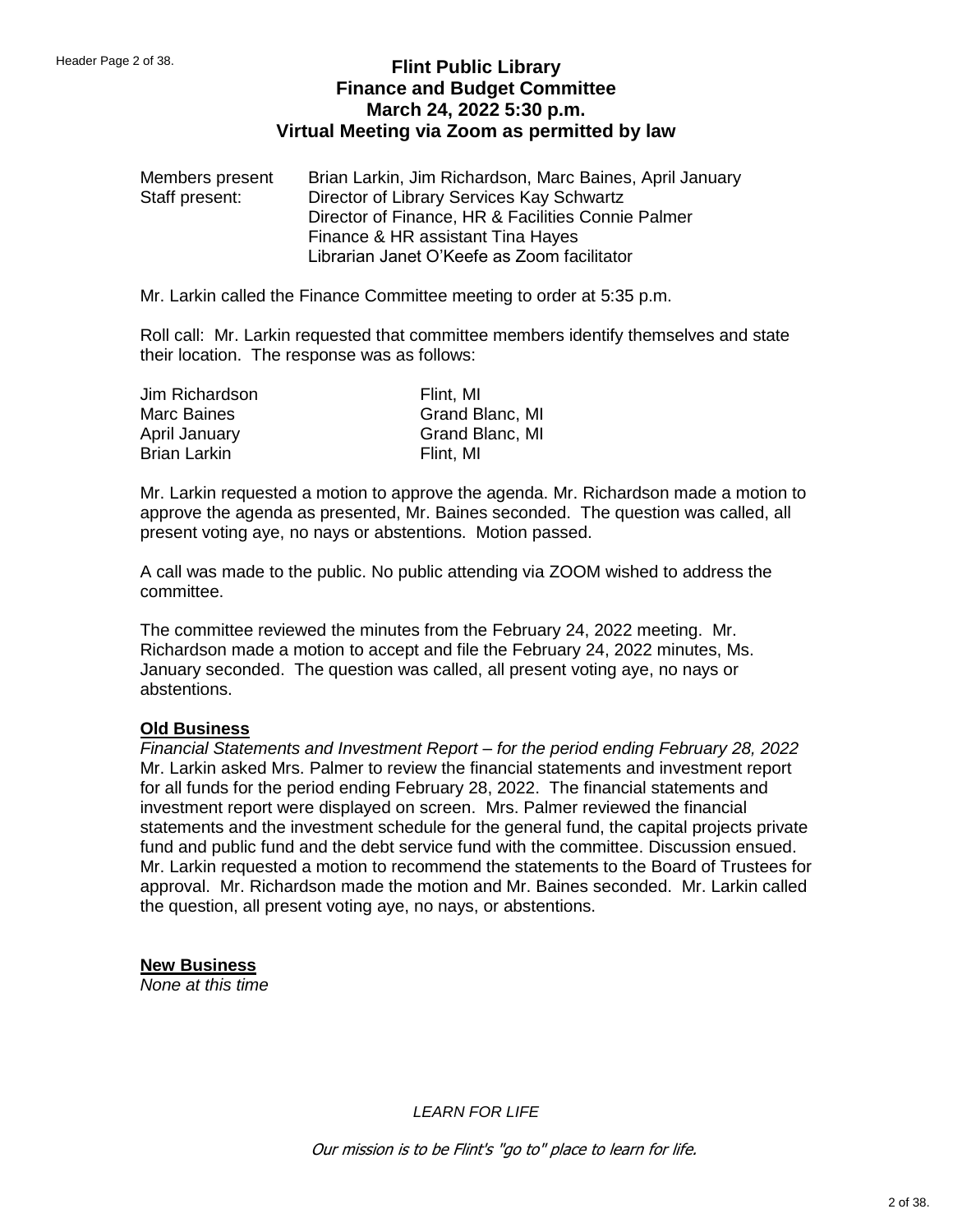# **Flint Public Library Finance and Budget Committee March 24, 2022 5:30 p.m. Virtual Meeting via Zoom as permitted by law**

### **Reports**

*Directors Report and Capital Projects update* Director Schwartz reported on the following:

- Clark Construction has two project superintendents on site working towards getting the building ready for its final inspections. The week of April 4, 2022 will be pivotal. Glass delivery for the staff kiosks in the public areas is scheduled, digital signage work will begin and furniture deliveries will continue. The largest vendor MarxModa will be on site to complete the installation and setup of their furniture. The fin lights on the southwest side of the building are operational and will have colored lights with different themes for different occasions.
- We are finalizing items related to the new branding for the library.
- The first longevity payments that were part of the agreement with AFSCME will occur for all AFSCME staff employed as of March 31, 2022. The same benefit was extended to all nonunion employees. The hourly wage for substitute librarians was increased to \$20.00 per hour.
- Capital campaign is going very well. The library has raised \$3,400,000, \$400,000 in excess of goal.
- The schedule for the library opening has been set:
	- o Thursday May 19, 2022 10:00 a.m. ribbon cutting at Kearsley Street entrance
	- $\circ$  Thursday May 19, 2022 noon  $-$  4:00 p.m. public self-guided tours
	- o Friday May 20, 2022 library open 9-6 with self-guided tours from 10-4
	- $\circ$  Saturday May 21, 2022 library open 9-6 with entertainment and selfguided tours from 10-4.

### *Board Report*

Mr. Larkin reported on the following:

- The board has had public in attendance to encourage the board to consider a naming process for the building. President Stanley has established an ad hoc committee of the board to consider the idea.
- Mr. Larkin had the opportunity to visit the Sloan Museum, which will open to the public in July 2022 after their renovation. Mr. Larkin stated that the summer of 2022 would be one for the ages in the Flint Cultural Center with the opening of the renovated library and a renovated Sloan Museum.

Mr. Larkin recognized Mr. Baines who asked whether the library had satellite branches. Director Schwartz responded the satellite branches closed about ten years ago. The closures were the result of the loss of property tax revenue due to the decline in property values beginning in 2008. Specifically, in 2009, 2.9 mills levied yielded property taxes of \$4.9 million for operations. In 2022, 4.0 mills levied will yield approximately \$3.0 million in property taxes for operations. The library is currently levying 4.0 mills, the maximum rate allowed by the State of Michigan for a district library. Director Schwartz would want to consider a mobile children's library as opposed to opening brick and mortar branches. Mr. Larkin requested that Director Schwartz share the trajectories of the financial situation as presented in previous years with the members of the finance committee.

### *LEARN FOR LIFE*